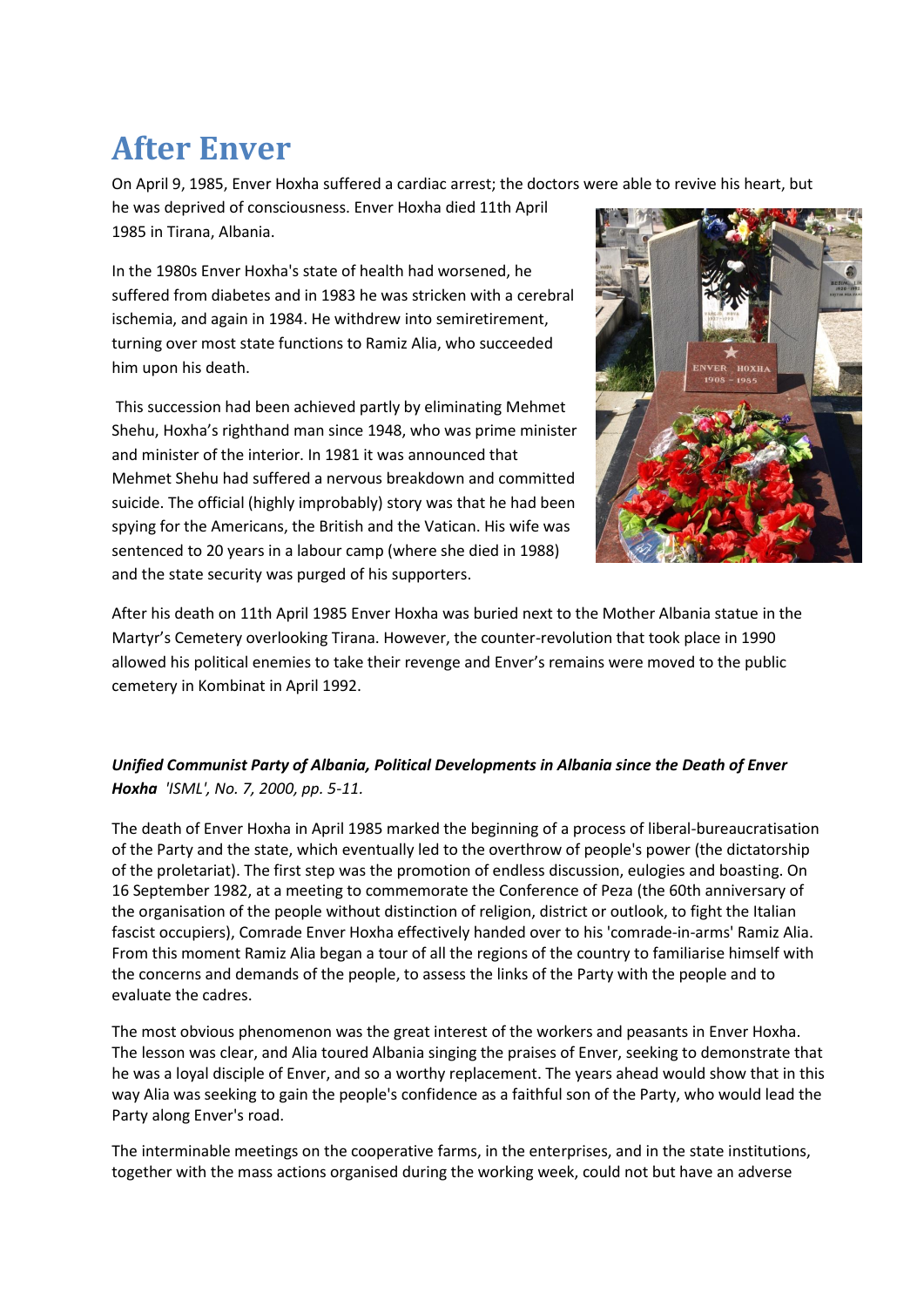effect on production. The resulting chaos and significant fall in production gradually created an unfavourable climate for any progress.

Devoted communists, veterans used to sacrifices, vanguard workers and peasants and revolutionary intellectuals concerned with the destiny of socialism, these opposed the notorious programme of 'Selffinancing' (in fact, Self-administration) which was presented as a programme 'to break out of the shell' and give the economy 'a great leap forward.' But their voices of protest were not heard. Instead of taking the measures necessary to continue the revolutionisation of the Party and the state, Alia released another trial balloon in the shape of 'the campaign against mediocrity', by means of which he aimed to unite discontented careerists around himself.

In 1989 Alia proclaimed an amnesty for saboteurs, diversionists and agents of foreign intelligence services, despite their conviction by the courts. This encouraged the counter-revolutionary forces to initiate other campaigns, even though they did not yet feel able to come out openly with demands to take power from the workers and peasants. At their head were careerists, charlatans, hypocrites, the most privileged social strata (who aimed to increase their privileges under the new system they were preparing), bureaucrats and liberals who had been dismissed from their posts for defects of character, and people who had been expelled from the Party.

Through 'political and economic reforms' Alia caused work to be disrupted, worsening from day to day the provision to the people of basic products such as milk, eggs, meat, butter, cheese, vegetables, and even bread. Housing, transport, social services and even sanitation underwent a significant decline as a result of the degeneration of labour discipline. Instead of utilising the revolutionary experience of the broad strata of the population, the renegade Alia blamed the 'prolonged drought', and under the slogan of 'democratisation' brought the Party and the People's Power to the verge of total destruction.

The leaders of the Party were tied up with endless and useless meetings, in this way losing their links with the masses, not to mention their confidence. For its part, the press became a hotbed of misinformation and opportunism, which glorified European, Japanese, American, Nordic, etc., 'socialism'.

All this greatly revolted honest communists, workers and peasants, who expressed their opposition to this openly revisionist path. With them stood even part of the intelligence service, but in vain. The descent into passivity of broad strata of the population, who became more and more discontented, gave the counter-revolutionary forces the opportunity to come out on the streets of the towns where injustice and negligence were greatest.

The embassies' affair was the most serious event, since it followed a detailed Western plan directed against Socialist Albania and against Albanians throughout the world. On 2 July international attention was drawn to the Meeting of Kacanik, which (because of the national oppression exercised by the chauvinist Serbian regime) formed an event of major importance for Kosovars on the road of separation from the Federation. More than 5,000 people were encouraged to leave the country, stimulating new exoduses. Kadare demanded political exile in France, after damning the embassy emigrants with banal words. The Tirana meeting gave the correct signal to the counter-revolutionary forces, and it was precisely because these failed to take advantage of this that the Party began to revolutionise itself. But it was too late; degeneration had gone too far. Alia's actions bear witness to what he later admitted in his memoirs — that his actions were consciously aimed at the liquidation of socialism and the restoration of a capitalist system.

The real balance of forces was demonstrated in February 1991, when the statue of Enver Hoxha in the central square of Tirana was pulled down. The anger of the people at this act of scandalous vandalism was expressed in mass demonstrations throughout Albania, at which Alia was openly denounced as a traitor. The demonstrators chanted in unison: 'The president is a traitor!' 'The president to the gallows!' 'Long live Enver Hoxha!' In fact, more than two-thirds of the people wished to continue to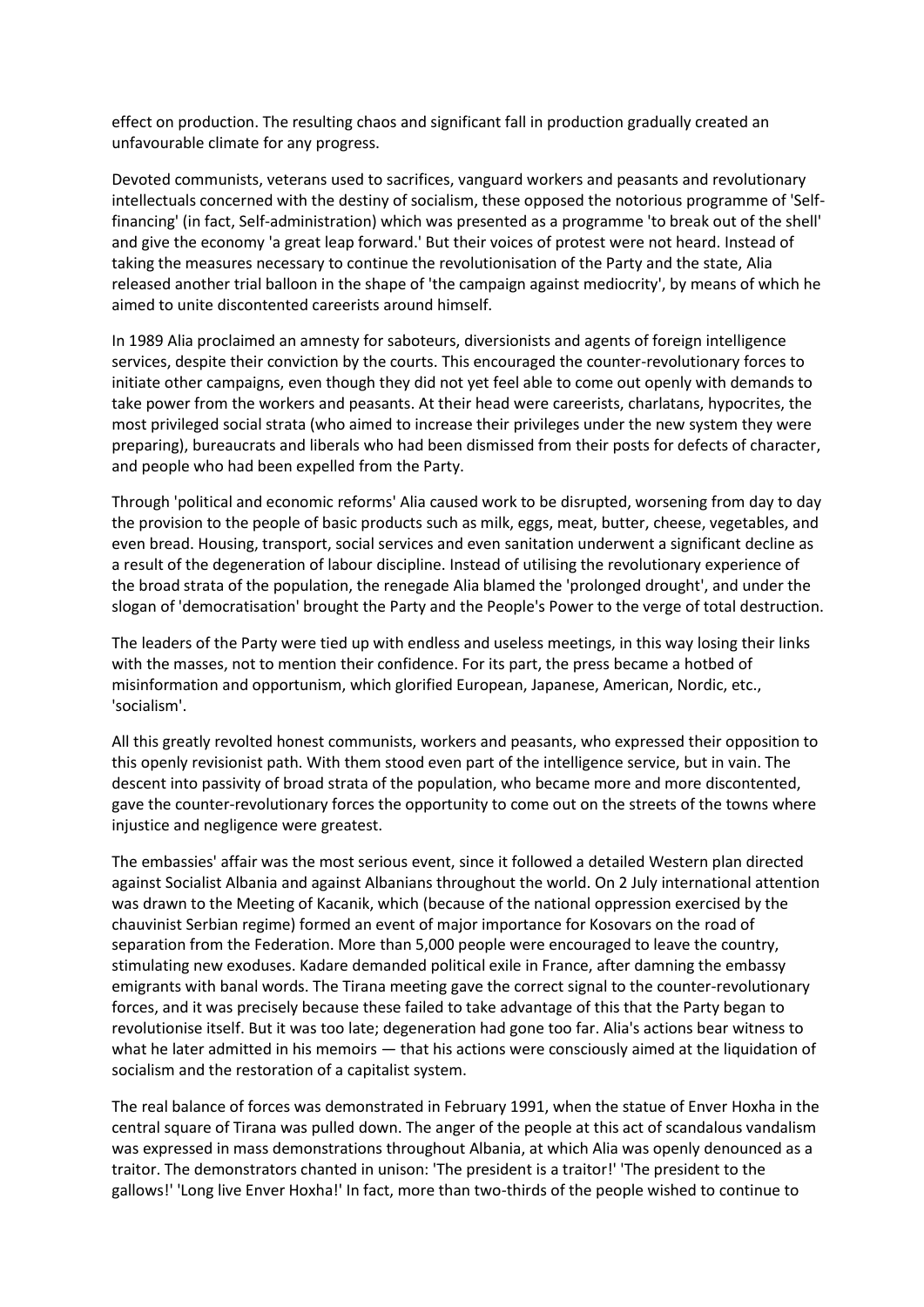march along the road of socialism – a figure confirmed in the elections of 31 March of the same year. The counter-revolution was compelled to retreat temporarily, but at its 10th Congress Alia gave the signal to destroy the Party of Labour of Albania completely.

This moment marked a mobilisation of the counter-revolutionary forces to take power. On the other hand, the revolutionary members and supporters of the PLA, denounced Alia as a renegade from Marxism-Leninism.

On 23 November 1991 (14 days after the approval of the Ministry of Justice) Milloshi violated the principles of the Party by declaring himself its leader. The representative of the Gjirokastra district immediately denounced this action as 'A dangerous putsch against the Party' and demanded the formation of a Commission of Initiative (now called, after its formation, the Organising Commission) to decide the matter. The compromise motion 'a unified party' was the pretext for this adventurer to sabotage systematically the publication of the Party's press, its participation in the (proportional representation) elections of March 1992 and all the affairs of the Party.

On 2 May he went to Korea to sign an opportunist declaration that he accepted the existence of world socialism (meaning Korea, China, Cuba, etc.), in return for which he received some cars, funds and foodstuffs as the price of intervening in the affairs of the communists. This was denounced at the first meeting of the Central Organising. Committee of the Communist Party of Albania after his arrival in Korea, together with statements such as 'Kim II Sung is a notable Marxist-Leninist', and 'Korea is constructing genuine socialism'. The delegates from Gjirokastra voted with the majority. For his deviationist and sabotaging activity, Milloshi was summoned to Gjirokastra to clarify his position. From this moment he broke off all relations with the communists of this district, and took the same attitude towards the majority COC of the CPA.

On 16 July 1992, on the advice of William Ryerson, the US Ambassador in Tirana, several decisions of a fascist character were taken by Parliament, such as:

- the banning of the CPA;
- the dismissal of all communists from their jobs;
- the disarming of all ex-servicemen;
- the cancellation of Liberation Day as a national holiday,
- the disinterment of the Heroes of the People Enver Hoxha, Hysni Kapo and Myslim Peza from the Cemetery of the Martyrs of the Nation;
- the arrest of the widow of Enver Hoxha, Nexhmije Hoxha, and later of her son Ilir Hoxha;
- the arrest of the leader of the Socialist Party, Fatos Nano, on charges of having embezzled food aid (a charge unproved to the present day);
- the adoption of a policy of subservience to imperialism along the path initiated by Alia; etc.

The trials of political opponents on repugnant fabricated charges took place at all levels. All progressive intellectuals, particularly journalists, came under fire. Many communists were imprisoned and tortured under conditions as bad as those under the Italian and Hitlerite occupations. Many of them died in solitary confinement. The white terror imposed by Berisha's police was every bit as vicious as that of the Serbian police in Kosova.

The destruction of the national economy was one of the gravest national crimes, making the country entirely dependent upon the Western imperialist powers. This increased unemployment to scandalous levels, while more than 5,000 Albanians were compelled to wander the roads of the world to seek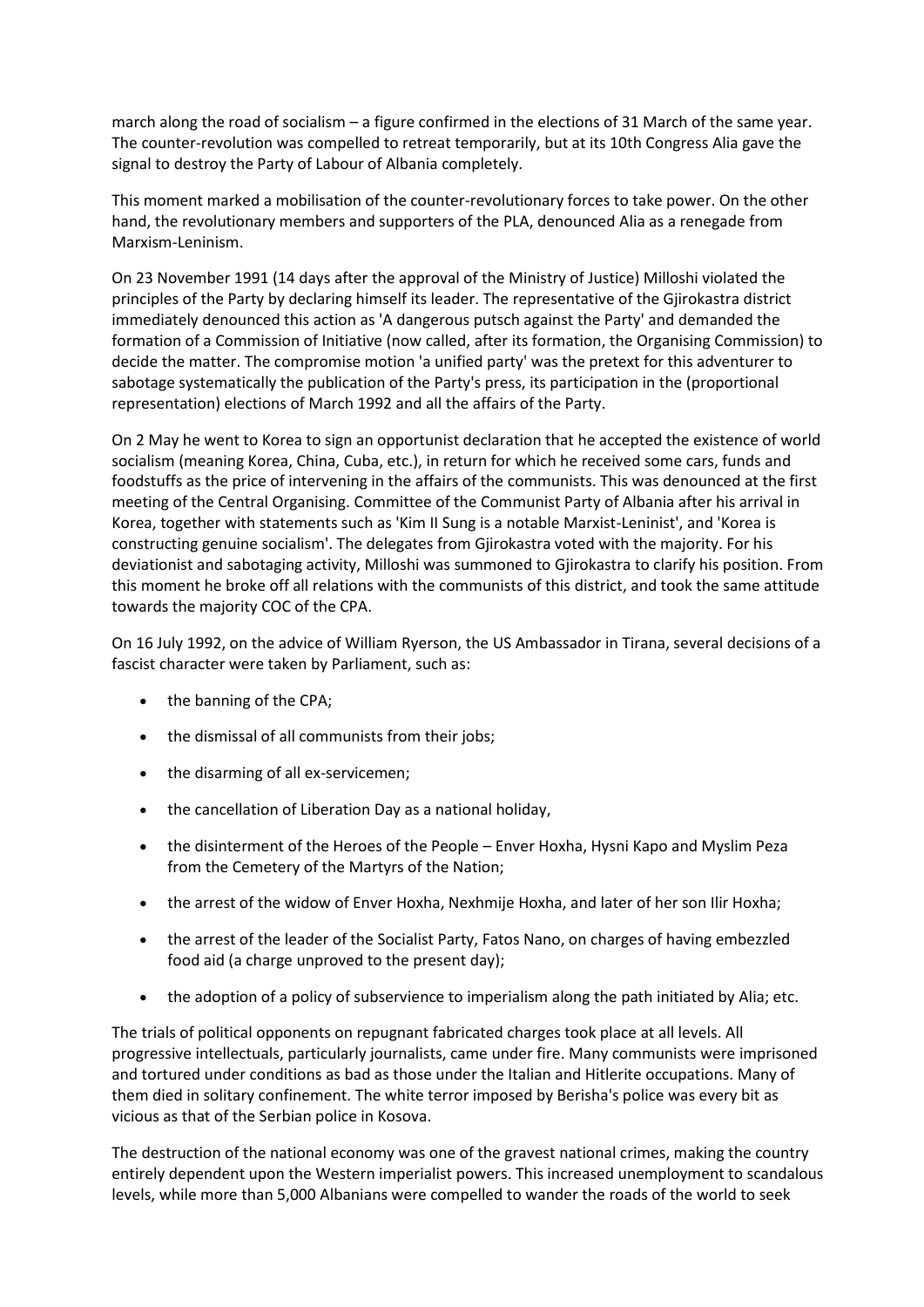their bread. Even more tragic was the fate of the youth, especially that of the 30,000 girls deported by the Mafia to work as prostitutes in Western Europe.

By the dirtiest means Berisha created a class of rich bourgeois just as Alia and Nano had created a class of petty and middle bourgeoisie through the privatisation of small shops and workshops at nominal prices.

Under the programme of the Democratic Party the justice system has suffered grave blows. Over the course of three to six months, new Democratic Party magistrates were 'trained', but proved incapable of resolving even the simplest of cases. Corruption, contraband and all other kinds of illegal trafficking quickly flowered and aroused the envy even of Western businessmen. Berisha's appeal to 'sow the most profitable plants' encouraged people to sow *Cannabis sativa* an extremely profitable narcotic. Life became extremely difficult for those who had worked and struggled wholeheartedly for the freedom and construction of Albania for more than fifty years. The ridiculous pensions were insufficient even for bread and coffee, and the absurd salaries of doctors and teachers created massive discontent. The secret police became an instrument of terrorism by which Berisha sought to intimidate his opponents by assassinations and the kidnapping of children.

Particularly damnable acts of Berisha were the neglect of the national language, the widening of the gap between North and South, the humiliation of heroes and martyrs, the weakening of the army and the state, the creation of pyramidal companies, the destruction of cultural, educational and scientific, institutions, and the corruption of the youth.

Out of all this developed the risings of 1997, which struck a severe blow at the fascist dictatorship. The new bourgeoisie, in collaboration with the Western powers sought to manipulate these without entirely achieving their objectives. The communists, in spite of their undeniable role in the raising of the anti-fascist consciousness of the people, were unable to play the leading role in this movement of the people since they were divided and confused. Thus the risings quickly degenerated into anarchy with unfortunate consequences for the destiny of the country. Berisha aimed to provoke a dangerous civil war, but was unable to do so since 'the army was as soft as a water melon' (words attributed to Zhulali, Minister of Defence at this time). In fact, the army consisted of men with green uniforms and a red heart, since it was impossible to replace at once all the soldiers trained in love of the people and the motherland.

The elections of June 1997 struck a great blow at the Democratic Party, in spite of the help given to Berisha by his new ally Milloshi. Berisha tried by every means in his power up to the coup of 14 September 1998 to destabilise Albania. Milloshi's declaration of March 1998 calling for 'agreement between the Serbs and the Kosovars' at the same time as the Drenica district was being reduced to ashes by genocide, demonstrates that Milloshi had embarked on the road of revisionism, a road which aims at the extinction of wars of liberation and the submission of the peoples to imperialist powers.

The events of 1997 showed that on 26 May 1997 Berisha had stolen the votes of the people in collaboration with bandits and criminals. His European supporters aimed at the complete subjection of Albania to a neo-Nazi policy (such was the policy of the Democratic Party headed by Berisha). This behaviour of Europe and the United States – sometimes in confrontation and at other times in agreement – showed that they had a great interest in Albania and were struggling hard to decide which of them should dominate. The Western governments during the darkest years of Berisha's fascist terror never ceased from glorifying this type of government, a policy which reached its climax at the beginning of 1997 (the first moments of revolt) when they said 'we support Albania, which must continue its reforms'.

The coming to office of the Socialist Party changed the situation materially — above all in the defascisation of internal life. The law banning the Communist Party from political life was annulled, some concessions were made as regards the press and journalists, and the activities of the secret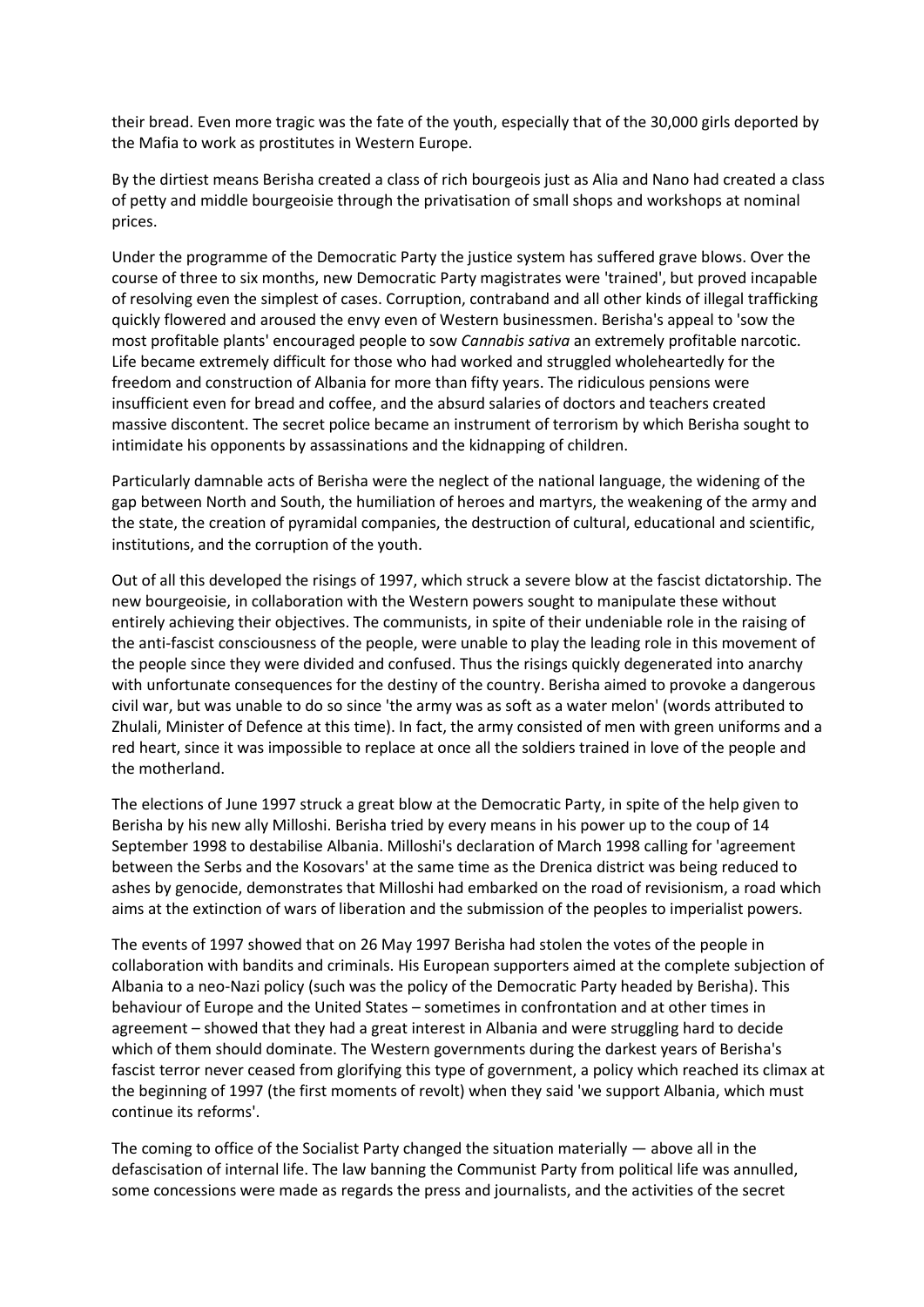police were curtailed. However, the Nano government left the Berisha regime untouched at the highest level and with it the possibility of a rapid fall of the government — not as yet realised owing to the fact that the Berisha-Rugova-Bukoshi coup d'etat did not have the support of the people.

Over more than two years young criminals have formed dangerous gangs who have terrified the towns and travelers, and created great insecurity. The economy destroyed by the anti-national police of Berisha has not been able to recover, but has continued to decline, while the hatred of the people for the new class of bourgeois politicians has grown. Each day it cannot but recall the glorious period of socialism, and particularly the enormous transformations in agriculture, industry, education and science under Enver Hoxha. This cannot now be denied by anyone with the slightest sense of realism. According to a poll on the ten most celebrated figures of the nation carried out by the independent journal 'Our Time', Hoxha was second only to Ismail Qemali (who proclaimed independence in 1912).

Education, health, the environment, have suffered enormous losses during the last decade. Illiteracy, infectious diseases, mass burning of fruit trees and vines, are appalling phenomena. AIDS, malaria, cholera, tuberculosis, poliomyelitis, epidemics caused by polluted water, car accidents, random shootings – all these form a new page in Albanian statistics. Hundreds of people cannot obtain the minimum nourishment necessary for life, without mentioning those who have died in poverty abroad. In this polluted atmosphere, in an environment without trees or flowers, crime, poverty and prostitution flourish alongside a ruling class with astronomical incomes, a class which includes deputies, diplomats, ministers and chiefs of police. Simple people, revolted by this reality, ask: 'When will we and you take back the power we have lost ?'

But the communist movement remains below the level needed for this, and the Fifth Column has played its part in this. Greedy careerist elements often obstruct the purging of spurious communists from our ranks. Nevertheless, time is on our side. Capitalism is destined for destruction, taking with it its revisionist servitors. This will be realised when our party becomes truly Marxist-Leninist, when its members become leaders of the masses in word and deed, when they are ready to give even their life for their class, the proletariat.

We aim to construct such a party and we shall certainly succeed since we are able to build on the experience of Marx, Engels, Lenin, Stalin and Enver.

*\*\*\*\**

Following the fall of the Communist government in Albania in 1991 there were those who re-evaluated the historical experience coming to varying and contradictory conclusions.

The Danish Marxist-Leninist leader Klaus Riis used a letter to *Revolutionary Democracy* to argue a defensive loyalist line that comrades were:

"mistaken, when you state, that the struggle against Soviet revisionism on the part of Comrade Enver and the Party of Labour did not start until 1960. It is true that it did not reach its full scope before that time, that it was indirect, and often hidden by criticism of titoism and the revisionist rapprochement with titoite Yugoslavia. The PLA later stated that in this period not everything was clear to them, and that they had hopes that the Soviet leadership would mend its ways. I think, though, that Comrade Enver's report On the International Situation and the Tasks of the Party, published in the *Zeri i Popullit* of February 17th 1957, must be considered a major document in the struggle against the revisionist line of the 20th Congress. In retrospect I do not think that the stand of the PLA at the Moscow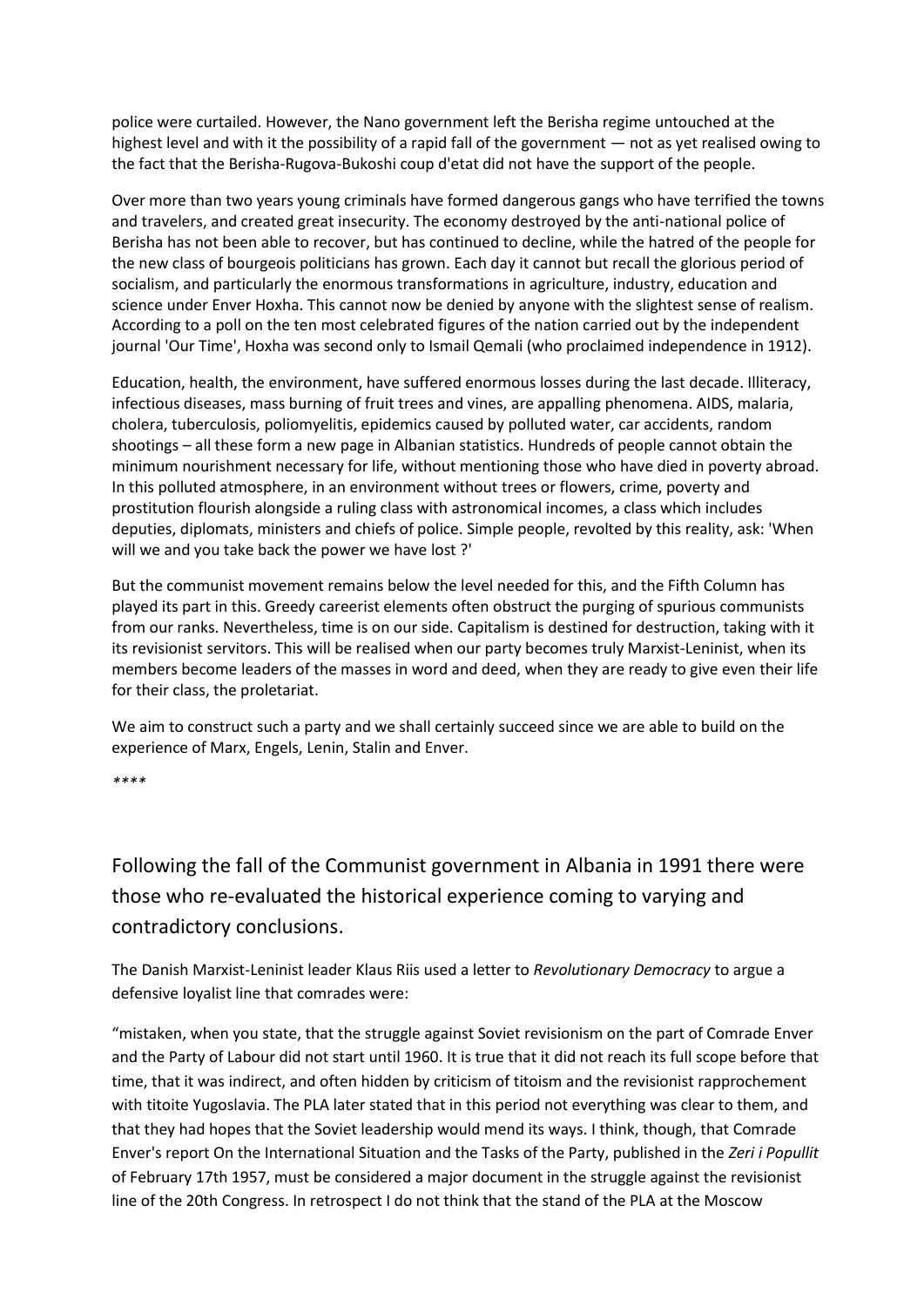meeting, including signing the joint document of 81 parties, that indeed praise the 20th Congress, is to be reproached in any way. Later on, maoism was unmasked. From Comrade Enver's Political Diary, his *Reflections on China*, you can see the protracted process of solving the Chinese enigma, as he called it. $^{\prime\prime}{}^{1}$ 

Long-time allies in New Zealand came to a surprising conclusion: "Enver Hoxha had been an incomplete Marxist" was the assertion the Communist Party of New Zealand (CPNZ) put forward. At first in the Sino-Albanian dispute the CPNZ declared itself for the socialist Albania under the leadership of the PLA with Enver Hoxha and after the collapse of Albania the CPNZ rejected that judgement. They published their views in the 400-page book "*Albania's Slide into Capitalism*" published in April 1991.The CPNZ Central Committee considers that Alia & Co have adopted an openly anti-communist position in every field, including the theoretical principles of communism, the nature of the Albanian state, the role of the working class, the role of the communist party, the defence of Stalin, the political economy of socialism and the foreign relations of a socialist state.

"Until fairly recent times, comradely relations existed for many decades between the PLA and the CPNZ. The revisionist course of Alia & Co, however, has unilaterally destroyed these comradely relations. The CPNZ has been a strong defender of the principles of communism ever since its formation in 1921 and therefore cannot co-exist peacefully with the revisionists engineering a capitalist counter-revolution in Albania."<sup>2</sup>

Equally surprising was the distancing of long-time allies in the Communist Party of Brazil as veteran Communist leader, Joao Amazonas, came to the conclusion that adherence to the Albania position was no longer tenable. His party had identified early and strongly with the Albanian criticism of "Three World Theory" but following the end of socialism in Albania argued that

"The Communist Party of Brazil (PcdoB) has decided to seek, without prejudice, contacts with all forces that fight contemporary revisionism, trying to open the road for the unity of the world's proletarian movement….[we], today, tries to better understand what happened in China, what is the real situation in this country. We do this aiming for friendship."<sup>3</sup>

These reversals did not deter efforts to retain and develop the international contact between Hoxahist organisations. In the absence of state sponsorship or co-ordination, there emerged from the early 1980s, a number of initiatives at establishing an international framework of contact and co-ordination involving rival groupings who identified themselves with the positions of the former ruling Albanian party. Absence from this re-groupment was the constellation of organisations around the internationalist trend led by Hardial Bains' CPC (ML) which seemed to regard itself as a self-sufficient "internationale" and maintained its own sectarian existence aloof from those it once shared Tirana's hospitality.

■ International Conference of Marxist–Leninist Parties and Organizations

After some initial contacts like the Meetings of "Europe" November 1993, the larger grouping of what emerged as the International Conference of Marxist–Leninist Parties and Organizations (ICMLPO) was

1

<sup>&</sup>lt;sup>1</sup> Revolutionary Democracy Vol. V, No. 1, April 1999

<sup>2</sup> 14.2.91 Letter from CPNZ Central Committee to the Editorial Board of Zeri i Popullit, organ of the PLA Central Committee. See http://www.marxists.org/history/erol/new-zealand/cpnz-albania/index.htm

 $3$  Amazonas 1992:4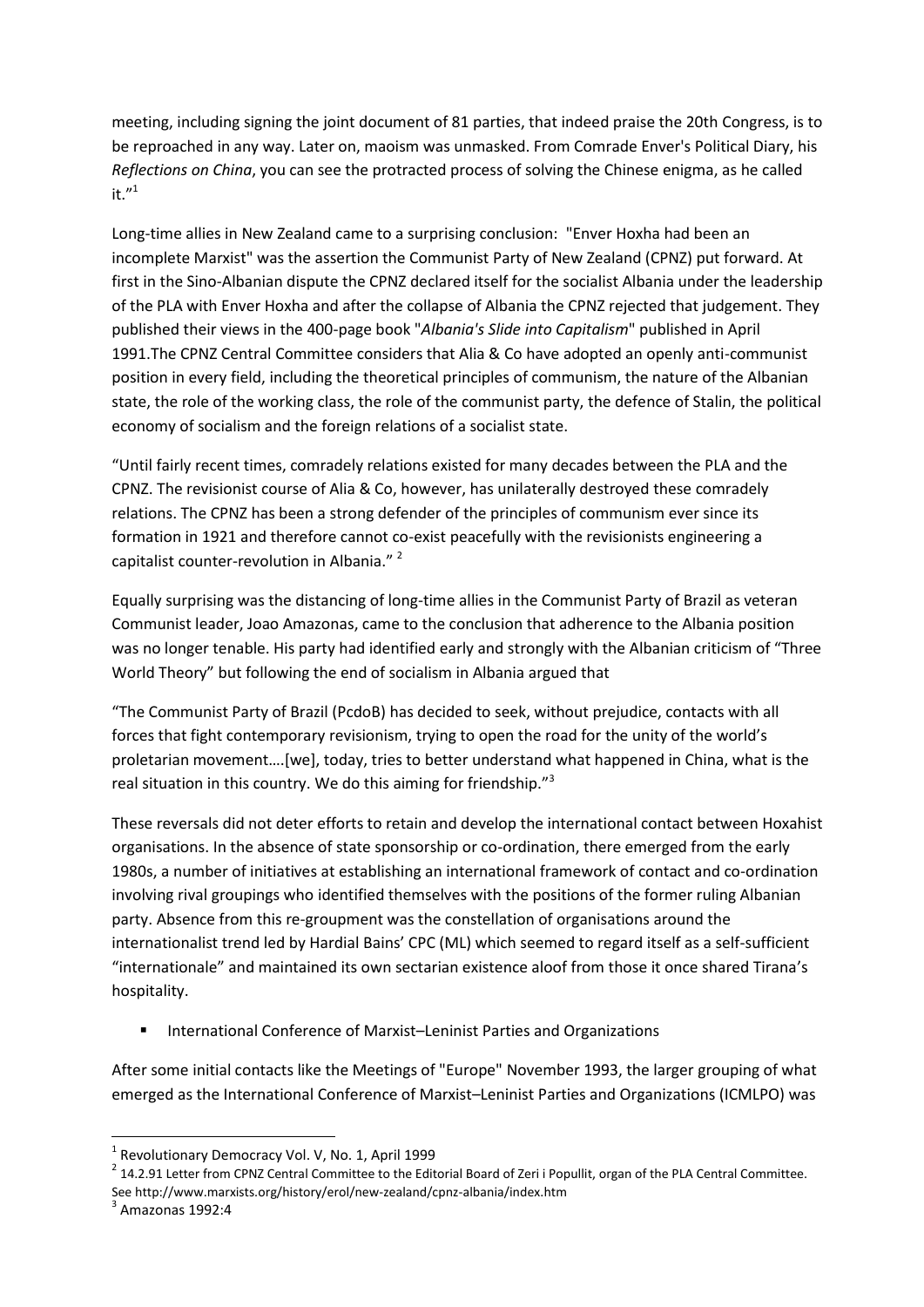maintained through a shared publication *Unity and Struggle* and co-ordinating organisation around an international conference.

The first conference/meeting in Quito, Ecuador in 1994, established an ideological and political basis and formed minimum organisational means through a coordination committee, a journal, *Unity and Struggle*). This gathering unequivocally upholds the PLA as having been a socialist party and the PRSA as a socialist state. As such it has on the face of it a leading role in the formation of a Marxism-Leninist international. That this is the goal of the groups is made quite explicit:

We invite other Marxism-Leninist parties and organisations which for various reasons are absent from this meeting, to take part in this world and to join with us soon for a general conference of the Marxism-Leninist international communist movement.<sup>4</sup>

 The Quito meeting of August 1994 proclaimed the "**Communist Call to the Workers and Peoples"**, which was published in a journal "**Unity and Struggle- Organ of the International Conference of Marxism-Leninist parties and Organisations"**, July 1995.



In the **Quito Declaration** it is stated that:

"Revolution requires unity of action from the working class and the peoples. We communists must create this unity. Conception and practice are interlinked. Alliances are necessary. In establishing such alliances we need above all to rely on our own strength, come together with others and practice unity with revolutionary objectives. We ... can form alliances which do not lead us to concessions in principles. Such alliances and actions should however, never lead us to forget that the class struggle must be carried through with force to the end."<sup>5</sup>

The pro-Hoxha grouping was known as the International

Conference of Marxist–Leninist Parties and Organizations (Unity & Struggle)/ ICMLPO to distinguish it from the organization of the same name which espouses Maoism, the International Conference of Marxist-Leninist Parties and Organizations (International Newsletter). In Spanish it was CIPOML. The ICMLPO has a general meeting once per year. Additionally, there are regional meetings in Europe and Latin America every year.

Conferences followed in Paris, in 1995 that saw a tendency defeated that wanted the conference only to be a discussion club without the capacity of taking decisions. These parties which were in a small minority but left when not getting their way in this matter.

Venues altered between Europe and South America 1996, held in the Dominican Republic 1996, Germany 1997. The 1998 conference which was held in Venezuela more particularly dealt with the question of imperialist globalisation. In 2000 the conference focused on two concrete experiences: the Revolutionary Communist Party of Volta and that of the Marxist-Leninist Communist Party of Ecuador. These parties gave expositions of the direction of their work in the revolutionary process in their

1

<sup>&</sup>lt;sup>4</sup> Reprinted Communist League International Supplement March 1994; p.2.

<sup>&</sup>lt;sup>5</sup> "Communist Call"; in "Unity & Struggle"; July 1995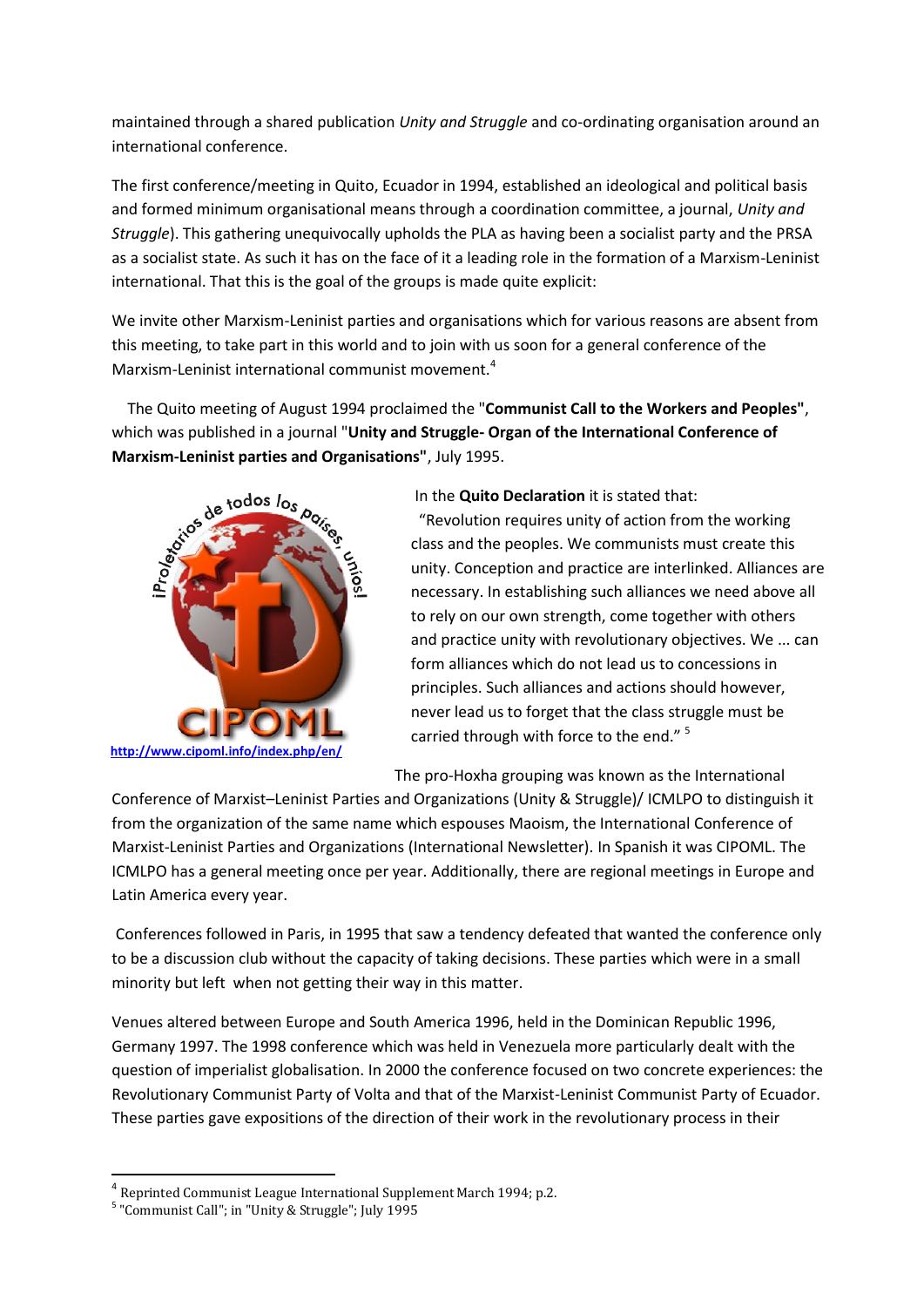respective countries. It also discussed a joint text of the Communist Organisation 'October' of Spain and the Communist Workers' Party of France on the war in Yugoslavia.

The conference of 2001, in Mexico, was marked by the death of Comrade Sergio, secretary of the fraternal party of Mexico, at the close of this conference.

In 2002, the conference held in Denmark, saw several parties there in their polemics strongly opposed the Venezuelan *Partido Bandera Roja* "for its position regarding the current process in its country."

"This polemic took on a greater breadth at the conference of 2003 which was held in the Dominican Republic. To the disagreements founded on the evaluation of the characterisation of the regime of H. Chavez were added the older disagreements, now exacerbated, of Partido Bandera Roja with the very nature of the conference." They were expelled in 2005 from the international network. <sup>6</sup> There are regularly regional meeting of the Marxist-Leninist parties **No mistaking its political allegiance**



and organizations in South America and in Europe such as that held in Paris 2015 attended by eight organisations, evidence that the international association stabilised. The International Conference of Marxist–Leninist Parties and Organizations celebrated over 20 years passing political resolutions and over 31 issue of its multi-language edition journal *Unity & Struggle* that carries reports and analysis from its 22 constituent parties.<sup>7</sup>

"INTERNATIONAL STRUGGLE- Marxist-Leninist"

It should be apparent why it is that the ISML was formed - it was formed, in part, because some pro-Hoxhaite parties were absent, others would claim excluded from the Quito grouping. It acted as an alternative pole of attraction in what was a divided and disintegrated tendency, without the centre organisations were set adrift to form their own bi-lateral associations.

"INTERNATIONAL STRUGGLE- Marxist-Leninist" was formed at a Conference held in Ischia in December 1995 honouring the Centenary of the death of Fredrick Engels, convened by "L'UGUAGLIANZA" ["Equality"] of Italy. At this meeting, representatives of parties and groups from eleven countries committed to assist in the eventual formation of a new Marxist-Leninist International. Subsequently suggested *a* path towards a new communist, Marxist Leninist international in ALLIANCE 19; APRIL 1996<sup>8</sup>

Indeed ISML argues that "Unity & Struggle" nurtured "splitter groups", which struggle against Marxist-Leninist organisations - ISML members- in their own country. Some brother parties (members of the "Unity & Struggle" group), who cultivated for decades good relations with the KPD/ML, broke their connections after the party split in 1985. They maintained contact with the group KPD-Stuttgart (Roter

 6 Communist Workers' Party of France 'La Forge', No. 448, Paris, January 2005.

<sup>&</sup>lt;sup>7</sup> See :<u>\_<http://www.revolutionarydemocracy.org/icmlpo/index.htm></u>

<sup>8</sup> <http://www.allianceml.com/>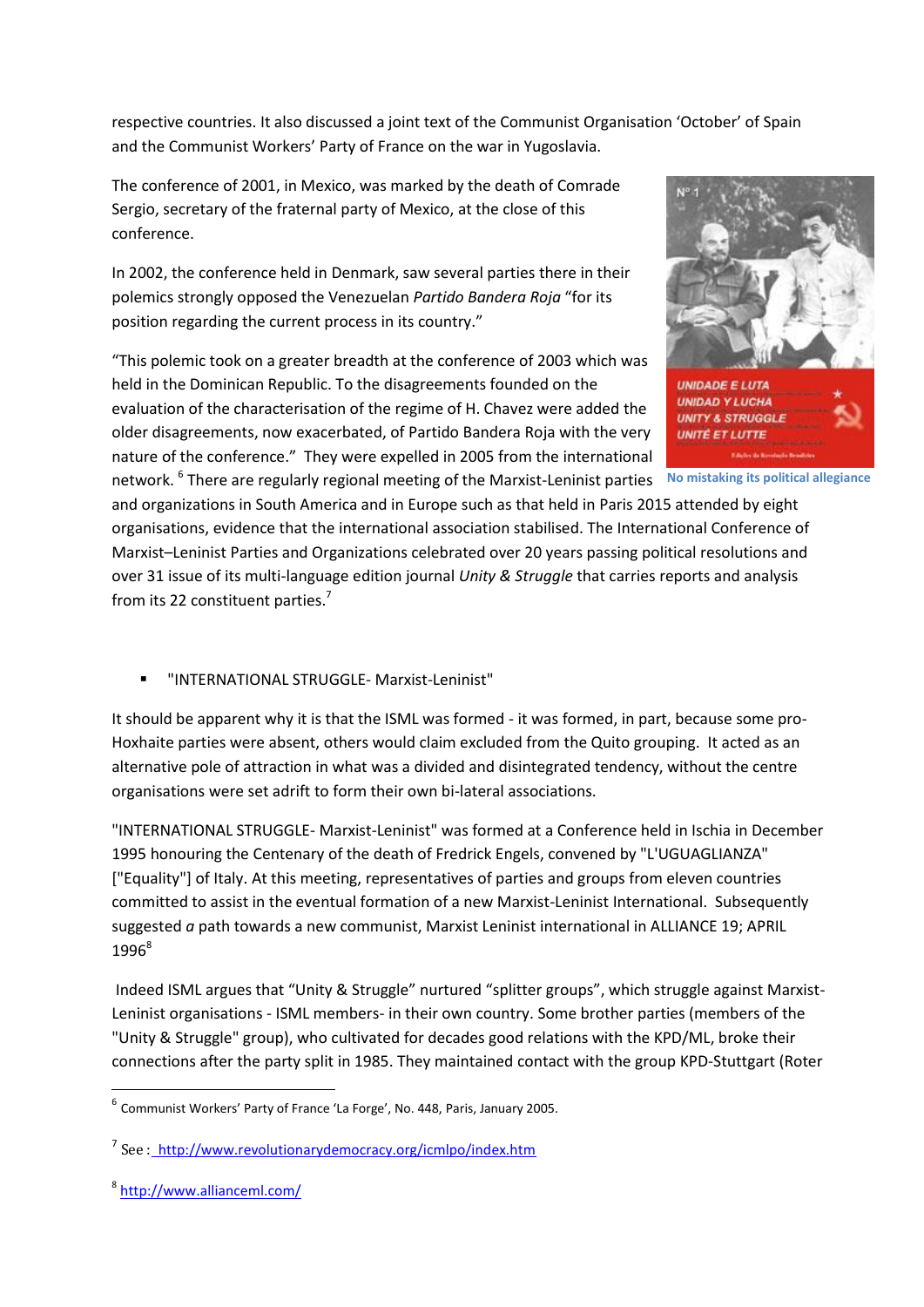Morgen) - called the "Möller-KPD" - (which itself, split in 2002 and formed "Polifka-KPD"). This example is not an individual case: "the neo-revisionist Turkish splitter-organisation TDKP", which still struggles against the Marxist-Leninists in Turkey with the support of the "Unity & Struggle" group.

"Many recent meetings of Marxist-Leninists have recognised the need for a New International. Yet, despite the urgent need and desire of an International, the truth is that the communist movement is divided into many contradictory camps, which are incapable of discussing and debating. Sectarianism not only divides the movement but acts as a brake for the theoretical development of the movement. The main enemy we must fight and defeat, that Marx and Engels had to fight against, is still revisionism. Revisionism is born and spread from capitalism, and the bourgeois culture of egoism and individualism. Unfortunately revisionism has survived inside the communist movement, and this has caused the defeat of the first experience of Socialism."<sup>9</sup>

So the goal of ISML to be an alternative pole of attraction for pro-Hoxha groups was made quite unequivocally clear:

"The Editorial Board of "INTERNATIONAL STRUGGLE - Marxist-Leninist", holds that without ... a firm theoretical and historical clarity, it will be impossible to form a principled "United" International. At a critical stage in the development of the Russian Communist movement, Comrade Lenin called for "LINES OF DEMARCATION":

"We declare that before we can unite and in order that we may unite we MUST first of all draw firm and definite lines of demarcation as Iskra demands". <sup>10</sup>

"These "Lines of Demarcation" are required now, more than ever before. These lines can only be drawn by a scientific and clear debate aimed at answering the questions above. The answers to these central questions will undoubtedly assist us in taking up the challenges of all the theoretical questions thrown up by the world today. These theoretical questions include the development of global finance capital, which has taken advantage of the weakness of the world proletariat in the wake of the victory of the world revisionist movement."

Furthermore ISML states that the following is essential:

"Defence and consistent upright acknowledgement of Marx, Engels, Lenin, and Stalin's thoughts and works, and of the consistent contribution to the theory and strategy of Marxism-Leninism by other Marxist-Leninist leaders."

But there were disputed issues between the erstwhile comrades in "International Struggle Marxist-Leninist" (ISML). Besides the contradictions inside ISML Editorial Board on the attitude towards the Yugoslav war, many Italian members of the Circolo Lenin/ Lenin Committee / LC(M-L) did not agree with views – "which we consider historically groundless, wrong and absurd" - publicly expressed on some matters by political groups who were inside ISML Editorial Board: Dimitrov as an agent of nazism after the conclusion of his Leipzig trial; Stalin a minority in the Bolshevik Party leadership since the thirties; the Communist International in the hands, since those years, of a majority of revisionists." These views were associated with two organisations that harboured grave misgivings about the

**.** 

<sup>&</sup>lt;sup>9</sup> Founding Principles of ISML state at the web-site of ISML

<sup>10</sup> Lenin,Works Vol 5; Moscow 1977; p.367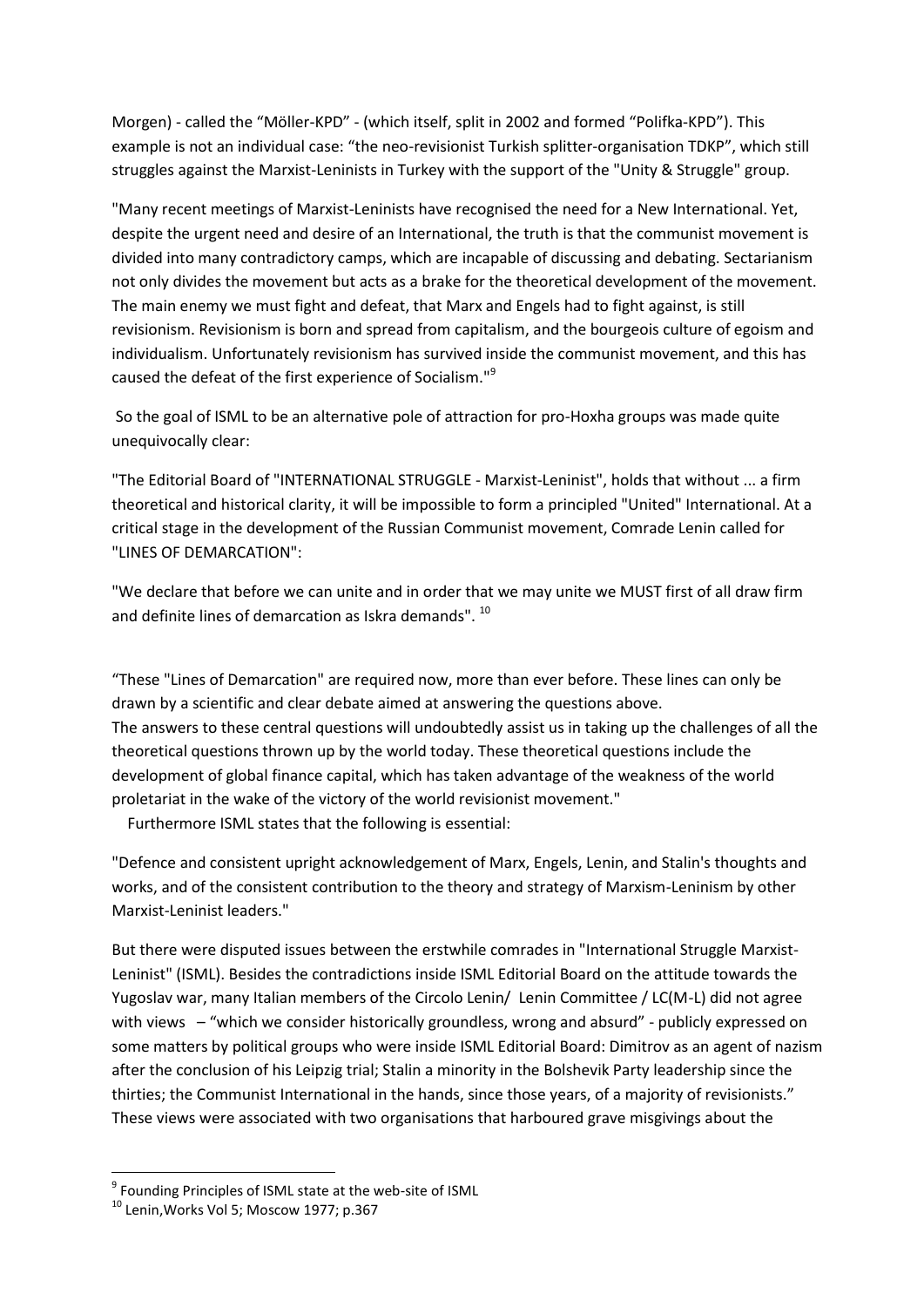Comintern from 1928 onwards $^{11}$  - the UK-based Communist League led by William Bland and North American "Alliance "organisation. They argued that the source of modern revision lay within the Dimitrov-led Comintern in Stalin's time, an ideological heresy within the pro-Albanian, stanchly uncritical Stalinist orthodoxy espoused by the late Enver Hoxha.

It is true that these views were never put in the pages of ISML, but the majority of comrades inside the Lenin Committee considered it not possible to go on co-operating with political groups of other countries who have publicly supported them. By January 2001, the ISML executive was simply informed that the Lenin Committee was dissolving.

The issue, as Vijay Singh <sup>12</sup>pointed out had contemporary relevance and he criticised the heretical views of Alliance and Communist League. Vijay Singh, was the editor of "*Revolutionary Democracy*", a half-yearly theoretical and political journal published in April and September from India. This first appeared in April 1995, acting a sounding board for the pro-Stalin movement although it provided coverage of the mainstream Hoxhist gathering International Conference of Marxist–Leninist Parties and Organizations rather than its critics.

*"At the root of the errors of Bland was the failure to understand that the rise of fascism necessitated new tactics. Following from this was the construction of a fictional theory that revisionists had gained control of the CPSU (b) and the Comintern from the 1920s. Needless to say Blandist doctrine was not based on facts but flimsy distortions and downright gossip. Their author demanded of the communist movement that it refute his assertion that Dimitrov was a Nazi agent.* 

*While the absurdities of Blandism have never had any significant influence on the communist movement they have had a certain role in acting as an obstacle to the Marxist comprehension of the history of the international communist movement on the question of the United and Popular Front, New Democracy and People's Democracy. It is for this reason that the polemic below has a certain relevance today."*

Bill Bland had remain steadfast in his support for Enver Hoxha, supporting Albania whilst condemning the Chinese leadership from 1968 onwards, and regardless of the known written views of Stalin who supported the promotion of the Popular Front adopted at the Communist International at its 7th Congress, Singh charged him with regarding the new tactics of United Front and Popular Front of Stalin in the period when a defensive United Front was required against the rising forces of Fascism with the line of 'peaceful transition' which was advocated by revisionism after the Second World War. However regardless of the lack of evidence, they suggest the 'theory' that Stalin was in a minority in the period 1929-53 i.e. almost the entire Stalin period. The archival sources in Moscow and Sofia do not refer to Stalin being in a minority but on the contrary indicate that Stalin supported Dimitrov at every step in the preparations for the 7th Congress and the establishment of the new line.

**Comintern (Stalinists-Hoxhaists)** 

On the fringes of the movement, from origins in the once significant KPD/ML, there was further evidence of the fractured nature within the pro-Albanian tendency. Wolfgang Eggers of the Communist Party Germany (ML) (originally a member of ISML) spurn ISML on the grounds that ISML

**<sup>.</sup>**  $11$  http://www.marxistsfr.org/history/erol/uk.firstwave/mlob-mr.pdf

<sup>12</sup> Revolutionary Democracy Vol. XIII, No. 2, September 2007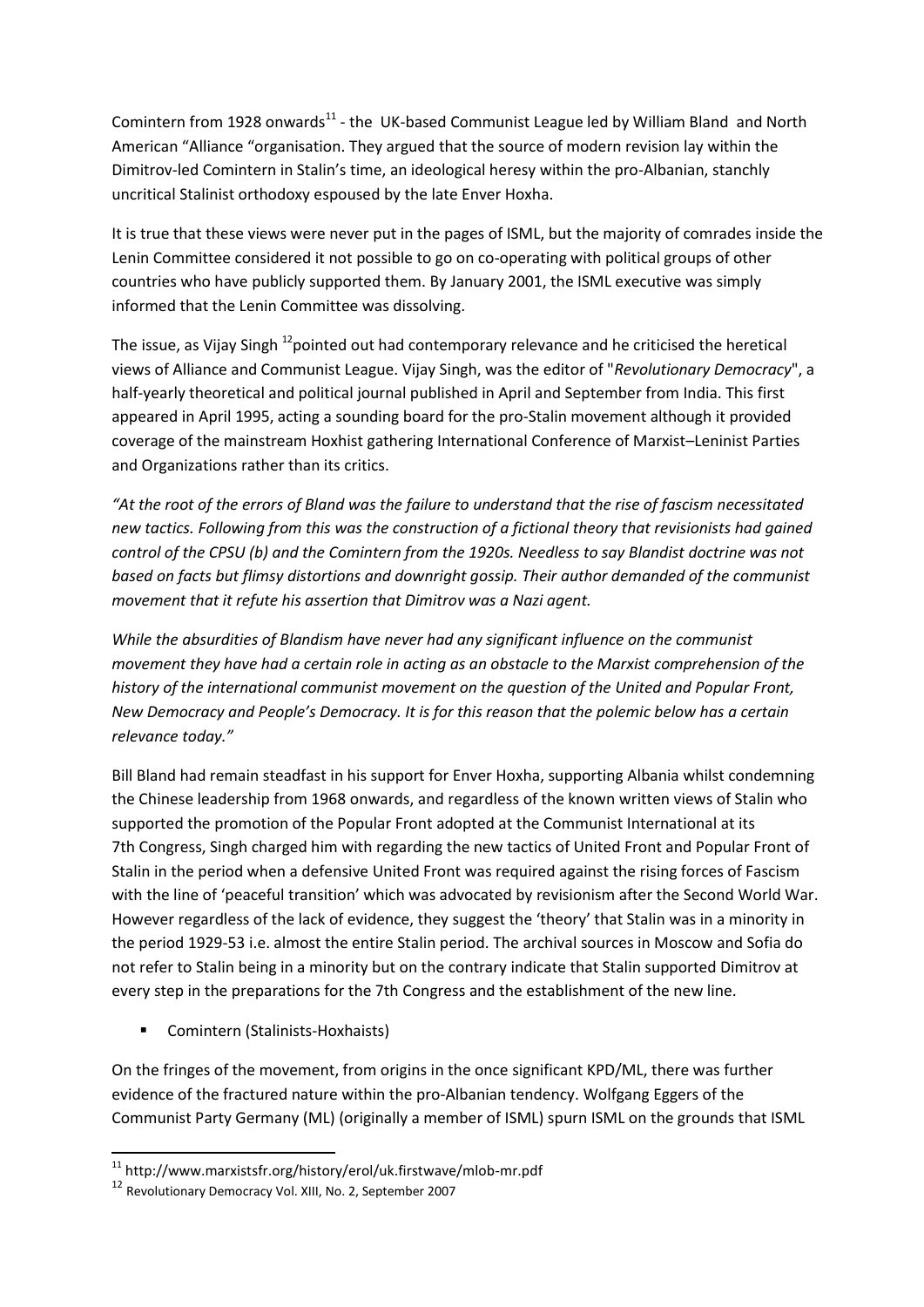had the temerity to re-approach the KPD (Roter Morgen) - affiliated to Quito. Instead, fabricating a different international gathering, there was the cyber existence of the Communist International Marxists-Leninists, a German-based internet network organised by KPD/ML member Wolfgang Eggers.

When the pro-Albanian Kommunistische Partei Deutschlands/ KPD ML split in 1986, two organisations emerged: the first, Kommunistische Partei Deutschlands /Roter Morgen [Red Morning] affilifated to ICMLPO; the other, Kommunistische Partei Deutschlands/Marxisten-Leninisten [Red Star] went onto merged into a single organization with members of the Organization for the Construction of the Communist Workers Party of Germany (Arbeit Zukunft) in 2012.<sup>13</sup>

Wolfgang Eggers led a breakaway from KPD/[Red Star] in 1995 and formed the Kommunistische Partei Deutschlands/Marxisten-Leninisten [Roter Morgen]. This organisation maintained homage to the Stalinist traditions of Ernst Aust and Enver Hoxha.

It established the Comintern [Marxist-Leninist] in December 2000. This attracted the attention of the New Workers Party, Marxists-Leninists (Opbouworganisatie van de Nieuwe Arbeiderspartij - Marxisten Leninisten, NAP-ML (Opbouworganisatie), Netherlands. The Dutch group published a fortnightly newspaper (de Rode Tribune) and operated out of Bookshop Theun, Strevelsweg 44b, 3075 AK Rotterdam-Netherlands.<sup>14</sup>

There was the unsustained relationship with **Th**e New Workers Party of Netherlands (Marxist-Leninists) who asked to join Comintern/ML in Jan 2003. The relationship faltered and the Comintern remain an organisation of one component part. This set-back was overcome: it evolved from an "Enver Fan club" promoting the work and memory of the Albanian leader, to incorporating Enver as the fifth in a pantheon of Communist leaders, and attempted to revive the tradition of the Comintern of Lenin and Stalin and to propagate the ideas of communism *throughout the world*. Since November 7th 2009, the Comintern / Marxist-Leninists henceforth called itself Comintern (Stalinists-Hoxhaists), and has drawn up a programme *The Strategy and Tactics of the Socialist World Revolution<sup>15</sup>*

Its "Declaration of War against ICMLPO" was the main ideological text produced in 2015. These former comrades in Envers' time are now bitter opponents and Comintern (SH) believed "The neo-revisionist organisations of today are the 5th column within the world revolution. Our enemies try to do everything possible to inflict damage on our party."<sup>16</sup>

In its world programmatic declaration, the Comintern (SH) stated,

"Already before the conference in Quito there were obvious tendencies by its organisers, to reduce our Marxist-Leninist struggle against modern revisionism. However the declaration of Quito itself became a document of anti-revisionist capitulation. The whole revolutionary spirit of comrade Enver

1

<sup>&</sup>lt;sup>13</sup> Comintern (SH) commented on this merge: "The merging of both the social-fascist, neo-revisionist German organization "Arbeit Zukunft" and the "Red Star" is an attack against the true KPD/ML of comrade Ernst Aust, against the Comintern (SH) - German Section, and against all the true communists in Germany and all over the world. The leader of the "Red Star" was a liquidator of our illegal Section in the GDR (STASI-AGENT !!!) and the "Arbeit Zukunft" was a liquidatory organization of our party in the Western part of Germany whose leaders attack us as "sectarians" - since 1985."

<sup>14</sup> http://ciml.250x.com/news/NAPML.html

<sup>15</sup> **<http://ciml.250x.com/eg8.html>**

 $16$  See: 15th anniversary of the Comintern (SH)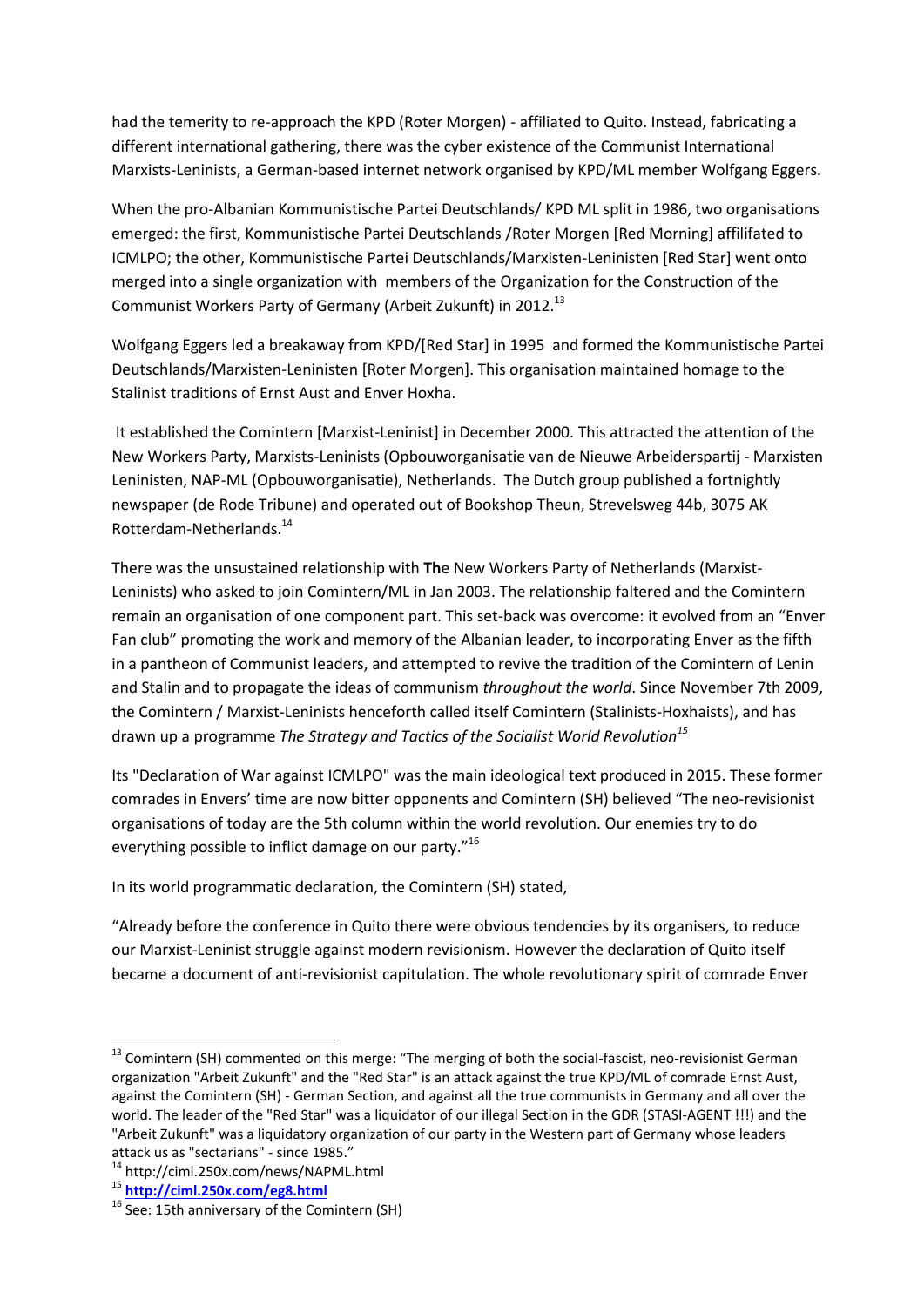Hoxha was buried in the declaration of Quito. Many years have gone since the declaration of Quito and it turned out to be an open door for reconciliation between revisionism and Marxism-Leninism."

Wolfgang Eggers shared the view that the destruction of the Comintern lay with the "enemies within" rather than the *real politik* of Stalin's decision to reassure his allies in the struggle against Germany and her allies:

And it is a matter of fact that the VII World Congress, under the leadership of Dimitrov paved the way to the dissolution of the Comintern, to the seizure of power of the modern revisionists (who mostly emanated definitely from the Dimitrov-Clique in the Comintern!), to the establishment of social-fascist rule, and last not least to the main hindrance for the re-construction of the Comintern as the unchallengeable leader of the communist world movement.<sup>17</sup>

This pro-Hoxha faction maintains the "absolute rejection of the opportunist decisions of the  $7<sup>th</sup>$ Congress of the Comintern" yet this does not mean Comintern (SH) were in agreement with Bill Bland's position,

"It is true that Bill Bland criticized revisionism of Dimitrov, however his criticism of Dimitrov is not based on Marxist-Leninist criticism. We draw this demarcation-line …... Bill Bland's criticism aims hiddenly against Stalin and the VI Congress of the Comintern, against the Comintern Programme and Stalinist "Third Period" that is criticized by Bill Bland as "sectarianism"."<sup>18</sup>

The 7th World Congress was already infested with the right opportunism, fighting "against sectarianism" served to discredit the correct line of the Comintern of Lenin and Stalin. However, this faction of the movement does have a flaw in its fidelity to Hoxhist thought, as Wolfgang Eggers acknowledged "Admittedly, comrade Enver Hoxha had not openly criticized Dimitrov, but in practice, comrade Enver Hoxha followed Stalin and not Dimitrov."

It wants to fulfill the programme of the Comintern - 1928. It has adopted its own 21 Conditions of Admission to the Communist International (Stalinist-Hoxhaists) adopted in August 6, 2015.<sup>19</sup> Its political analysis is published in the internet theoretical publication firstly through *World Revolution* then replaced by the *["Path of the World Party"](http://ciml.250x.com/to_english.html)*. At its heart is the belief that the communist world movement must always be guided solely by the teachings of the 5 Classics of Marxism-Leninism – Marx, Engels, Lenin, Stalin and Hoxha. It now places Enver Hoxha as the architect of the revolutionary struggle in the modern world. As it explained,

The Stalinist-Hoxhaist World Movement evolved from the urgently necessary process of renewal of the old glorious Marxist-Leninist World Movement of Comrade Enver Hoxha. We want to liberate it from opportunistic elements to keep it alive and to uphold its revolutionary spirit. **20**

Comintern (SH) maintains an extensive multi-language website to promote its analysis that (in its view) when Maoism split the anti-revisionist world camp, Hoxhaism was and remains the only ideology that defended the principles of Marxism-Leninism-Stalinism and further developed them against the

**.** 

<sup>&</sup>lt;sup>17</sup> Answer from the COMINTERN (SH) to the attack from the Spanish neo-revisionist website ["BITÁCORA ML"](http://bitacoramarxistaleninista.blogspot.com.es/2015/08/las-invenciones-del-thalmanniano.html) August 21, 2015

 $18$  See - 80th anniversary of the betrayal by the VII World Congress of the Comintern.

<sup>&</sup>lt;sup>19</sup> http://ciml.250x.com/to/what\_does\_the\_comintern\_sh\_want.html

<sup>&</sup>lt;sup>20</sup> [http://ciml.250x.com/platform\\_comintern\\_sh.html](http://ciml.250x.com/platform_comintern_sh.html)